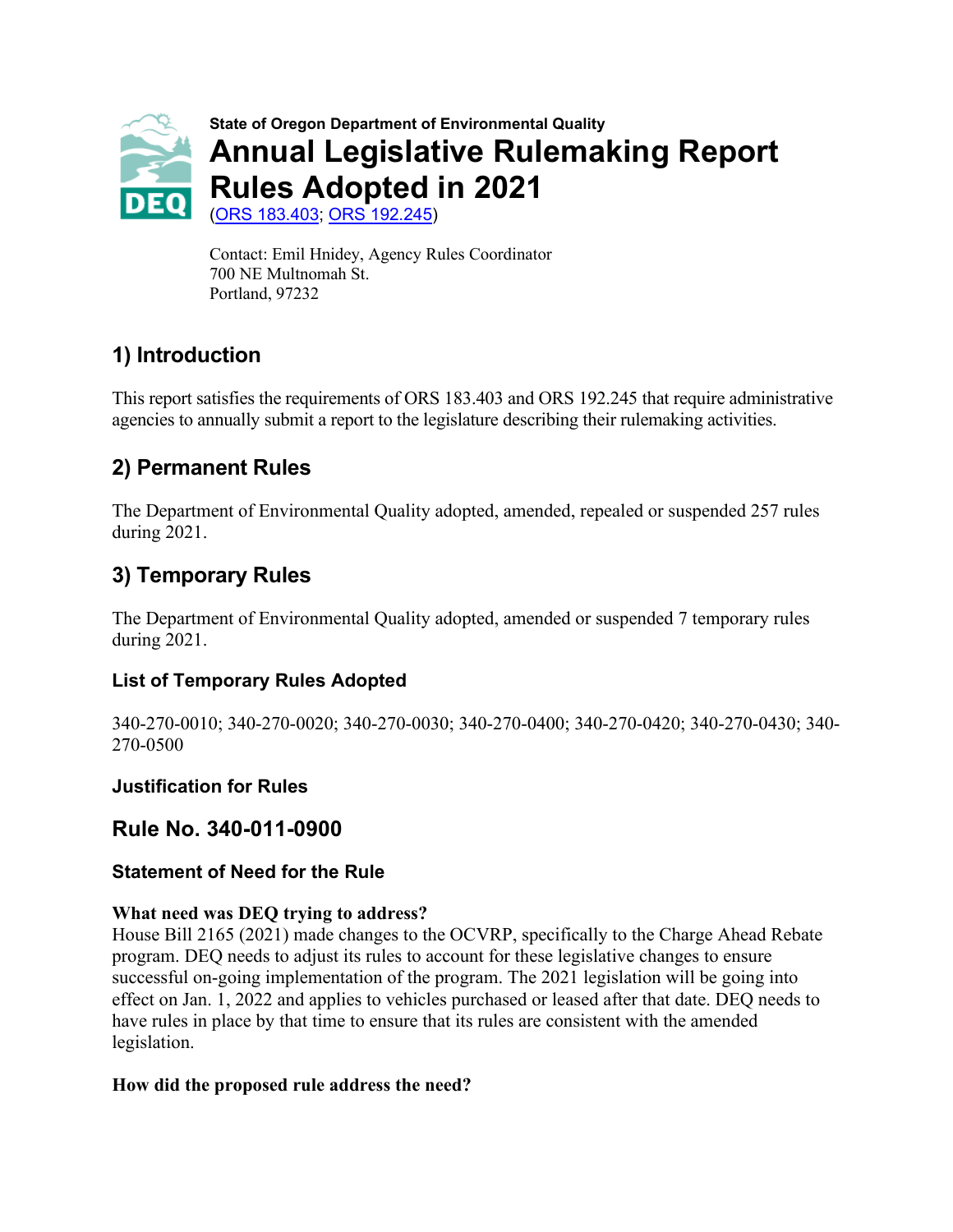DEQ's rules will be consistent with the amended legislation and implement the changes approved by the legislature. DEQ's rules will ensure all eligible Charge Ahead Rebate applicants are able to receive the increased rebate amount.

### **Findings on failure to act promptly**

Failing to act promptly will result in serious prejudice to the public interest and to the interests of the parties concerned because it would result in a program that is inconsistent with requirements passed by the legislature earlier this year, which become effective on Jan. 1, 2022.

#### **Consequences of not taking immediate action**

Not immediately amending the proposed rules would cause harm to the the affected parties by prejudicing the interested parties identified in this document because it would result in potentially having low- and moderate-income households who qualify for Charge Ahead rebates receiving a smaller rebate amount than stipulated in the legislation. This would also cause harm to the public interest of providing strong incentives for individuals to purchase qualifying electric vehicles. Notably, a conflict between DEQ's rules and the legislation would create difficulty for DEQ in administrating the program and create confusion among interested rebate applicants regarding program eligibility.

#### **Affected parties**

The members of the public or parties who would be harmed if EQC did not take this action are:

- Charge Ahead Rebate applicants;
- Low-income service providers who could now purchase a new or used eligible vehicle and receive a Charge Ahead Rebate;
- Automobile dealers that sell or lease new or used qualifying electric vehicles. Dealers could be affected by increased electric vehicle sales due to the higher Charge Ahead Rebate amount;
- Automobile manufacturers. The manufacturers could be affected by increased electric vehicle sales;
- Oregonians who are interested in purchasing hydrogen fuel-cell vehicles that were not previously eligible but may now qualify due to the higher MSRP cap;

Other Oregonians interested in purchasing or leasing a qualifying vehicle under the OCVRP.

### **Why or how failing to act immediately would cause the harm described above**

The harm described above would occur if EQC does not act immediately for the reasons stated in the Justification section above, and because it would affect the public as a whole by undercutting DEQ's credibility to the public; absent temporary rules that adjust program requirements in response to the 2021 legislation, DEQ's rules would conflict with its authority to act under the legislation for the OCVRP.